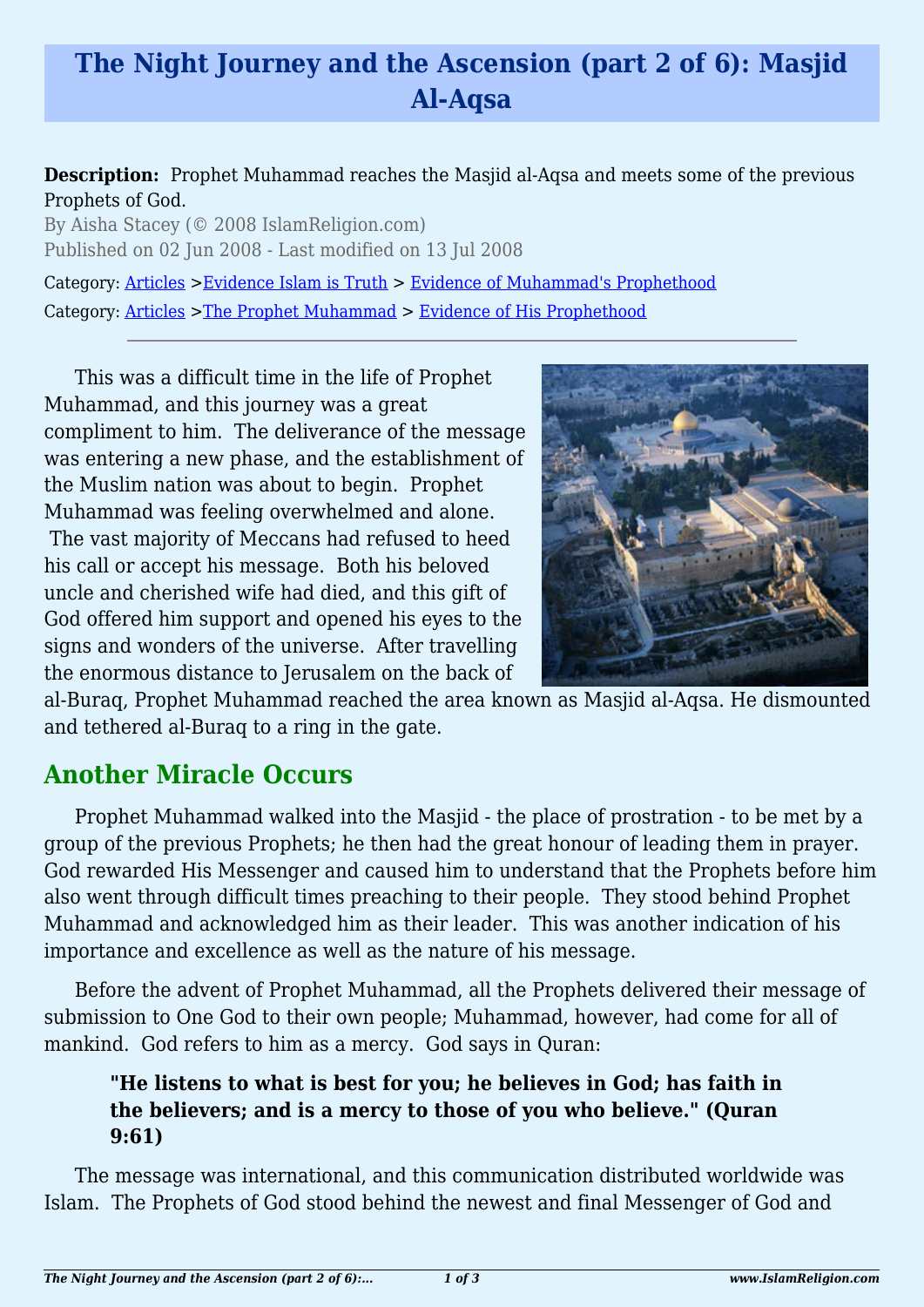<span id="page-1-0"></span>supported him when his need was greatest. Prophet Muhammad mentions in his sayings that all of the Prophets are brothers.[\[1\]](#page-2-0) This congregation standing behind Prophet Muhammad was a sign of real and everlasting brotherhood.

## **The Significance of Al-Aqsa**

The fact that this momentous occasion took place in Jerusalem is also of significance. This is the land of the Prophets of God; this is the land of Abraham, Isaac, Moses and Jesus. God was forging a link between his Holy House in Mecca and Masjid Al-Aqsa in Jerusalem. God was also linking the so-called *cradle of religion,* the Holy Land around Jerusalem, with the land of Arabia, the birthplace of the religion designed by the Creator, for all of humanity - Islam.

<span id="page-1-1"></span>God established Al-Aqsa as one of the three Holy Masjids in Islam. The Holy Masjid in Mecca, the Prophet Muhammad's Masjid, yet to be established in Medina, and this Masjid in this blessed neighbourhood of Jerusalem. It is only to these three Masjids to which Muslims can travel for the purpose of worship.<sup>[\[2\]](#page-2-1)</sup> One prayer in Masjid Al-Aqsa is worth 250 prayers elsewhere, excluding the Prophet's Masjid where one prayer is the equivalent of 1,000 prayers and the Holy Masjid in Mecca where one prayer contains the reward of 100,000 prayers[.\[3\]](#page-2-2) God emphasized the significance and sacredness of Masjid Al-Aqsa, and for this reason it plays an important role in a Muslim's life. Therefore it is guarded and protected zealously.

<span id="page-1-2"></span>Al-Aqsa was the first *qiblah* (the direction in which a Muslim turns to pray) in Islam, but this direction was later changed to Holy Masjid in Mecca. Establishing the exact date for this change is difficult, but from the evidence, we can discover approximately when this occurred because the mission of Prophet Muhammad is divided into two distinct periods. The Meccan period, defined by calling the people to the religion of Islam, and the Medinan period, defined by the establishment of the Muslim state. Prophet Muhammad and the majority of his followers migrated to the city of Medina in the 14<sup>th</sup> year of Prophethood.

The Night Journey and Ascension took place late in the Meccan period, while the *qiblah* changed to Mecca around 15 months after the Prophet's migration to Medina. From this, we can infer that the Muslims faced Al-Aqsa when praying for approximately three years before God changed the direction to Mecca. This by no means diminished the significance of Jerusalem or Masjid Al-Aqsa, it merely represented another step in the establishment of the message for all of humanity. The Holy Masjid in Mecca was fixed as the central point in Islam.

# **The Journey and Miracle Continues**

<span id="page-1-3"></span>While still in the sacred precincts of Masjid Al-Aqsa, the Angel Gabriel presented Prophet Muhammad with two cups. One was filled with milk, the other with wine, and both offered to the Prophet. Prophet Muhammad chose and drank the milk. Angel Gabriel then said to him "Thanks be to God, who guided you to the *fitrah*; if you had taken the wine, your followers would have gone astray". $[4]$  It is difficult to translate the Arabic